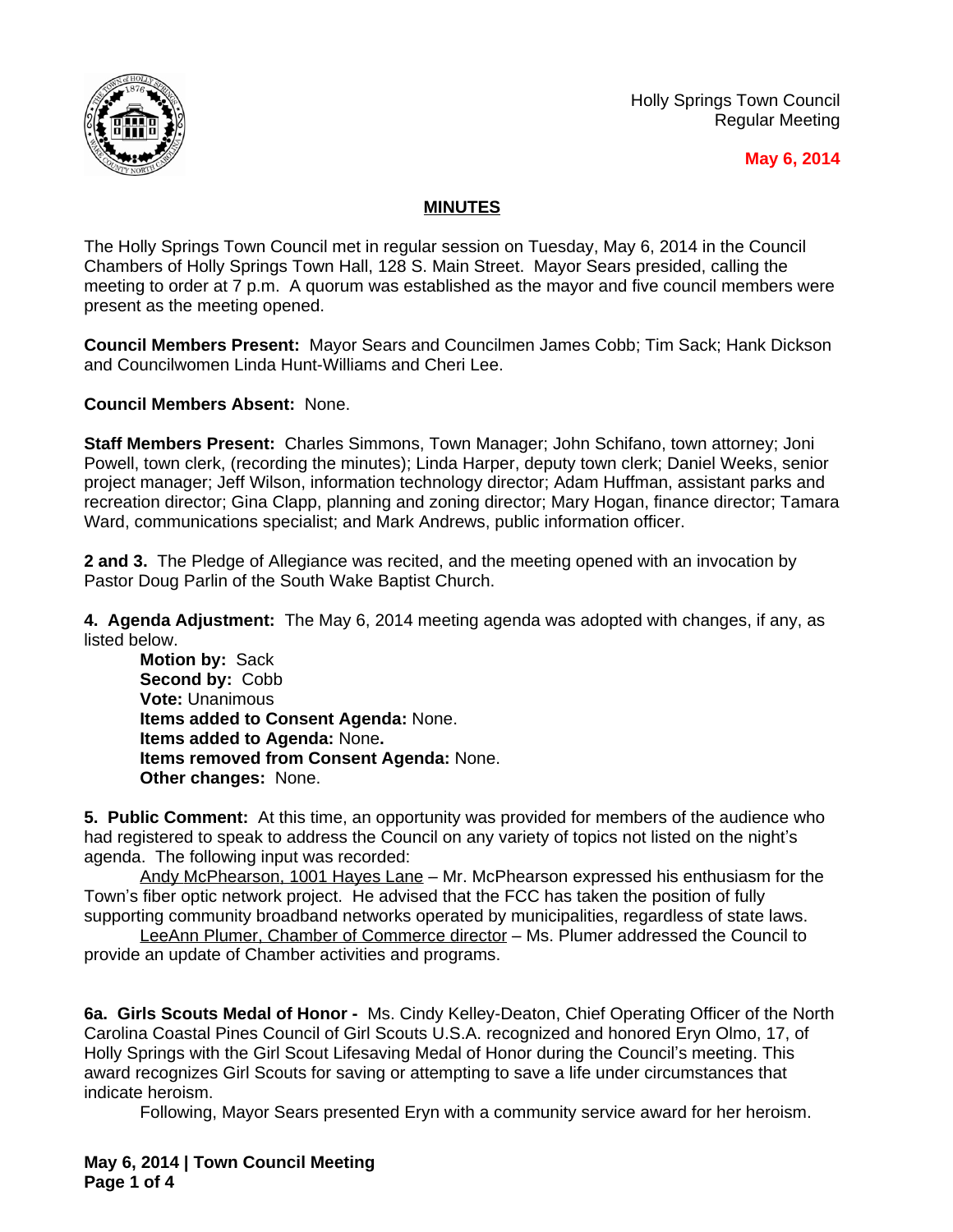Eryn was at work in a fast food restaurant the morning of Aug. 31, 2013 when one of the customers began to choke. She stepped forward and said, "I'm a Girl Scout who knows first aid and CPR." Olmo asked the woman if she was OK, but the woman was not and pointed to her throat. Reaching around the woman's waist, Olmo performed two inward and upward abdominal thrusts, dislodging the food and saving the woman's life.

Ms. Kelley-Deaton presented the medal of honor to Eryn along with a certificate of recognition and a letter from the chief executive officer of Girl Scouts USA. Following, Mayor Sears presented Eryn with a mayoral commendation award commemorating her heroism.

Eryn attends Holly Springs High School and is a member of Girl Scout Tropp #278. A Girl Scout since 2005, Eryn is the daughter of John and Robyn Olmo.

**Action:** None.

**6b. Team Weather Whiskers Day -** Mayor Sears explained that the Weather Whiskers, an all-girl robotics team of middle school students from southern Wake County, were selected to represent North Carolina in a nationwide robot invitational at LEGO Land in California in May.

Mayor Sears presented a proclamation designating May 18, their last day in the national competition, as Team Weather Whiskers Day in Holly Springs to recognize and honor the girls for their local-, regional- and state-level accomplishments leading up to the California contest. The Weather Whiskers won first place at the N.C. regional competition in Raleigh and then placed second grand champion in the state tournament in Greensboro in January.

The girls started as fifth grade elementary school classmates on a PTA-sponsored team and have competed together for the past three years. They have been Regional champs for the past two years. Two years ago when the girls entered middle school, parents Shawn and Jennifer Edmondson of Holly Springs took over coaching them independently so they are not affiliated with a specific school/teacher and are not supported by PTA dollars.

Over three years, the team roster has changed only slightly. Currently there are seven girls who attend Holly Grove Middle School; one girl attends Fuquay-Varina Middle School; and two younger sisters attend Ballentine Elementary School.

The LEGO League chooses a theme each year, and teams must develop a project with a problem/solution related to the theme, and design a robot to compete for points. Teams are judged in several different categories including project presentation, robot design, and core values. This year's theme is "Nature's Fury," and the Weather Whiskers team spent 12 weeks researching, developing and sharing their FLL project about pet evacuation during a hurricane. The girls additionally designed and programmed a robot to be used in competition against more than 175 teams during their season.

Members of the Weather Whiskers team are Earle Arnold, Ellis Arnold, Katie Chriscoe, Rhyann Clarke, Caroline Edmondson, Sarah Edmondson, Teagan Fringer, Kate Gagliano, Emily Prins and Erin Stone.

Team members Teagan and Kate accepted the proclamation on behalf of the team. **Action:** None.

**7a. FY 2014-15 Proposed Operating Budget –** Mr. Simmons presented the recommended FY 2012-13 Town budget for the Council's review.

Mr. Simmons presented the budget with a zero-cent tax rate increase. Both the General Fund and Utility Funds are balanced based on projected revenues for the coming year with a .435 cents tax rate.

Mr. Simmons then outlined the budget proposal, reading from his budget message. He explained that the budget is based on a 99% collection of a .435-cent tax rate applied to a total town value of \$3,701,480,000.

The following bullet points are highlights of the budget.

Proposed budget is based on 99% collection rate Approximate tax base of \$3,701,480,000 No Tax Rate Increase = \$0.435 per \$100 valuation

**May 6, 2014 | Town Council Meeting Page 2 of 4**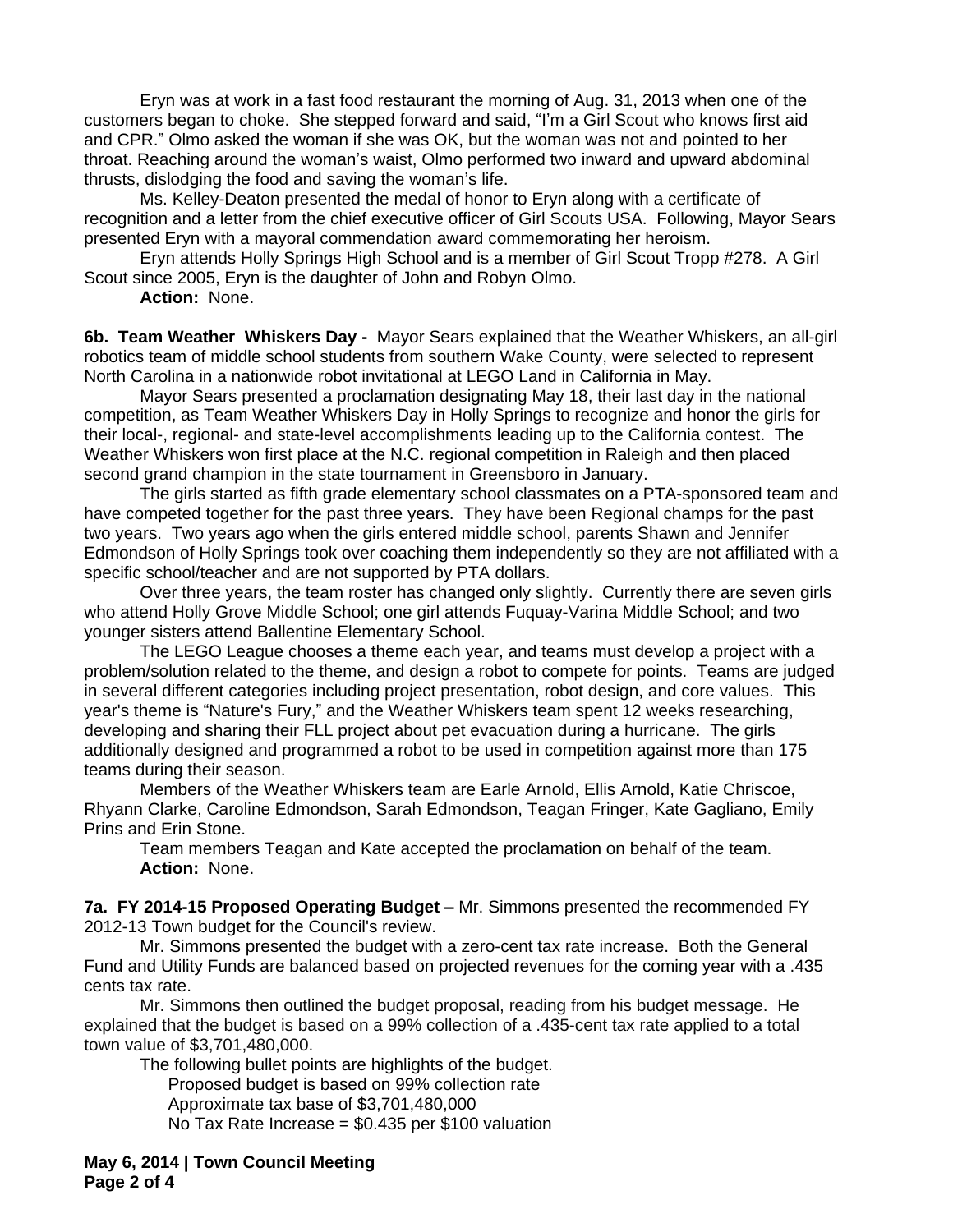No increase in garbage collections fees, recycling fees or yard waste fees, remain \$9.50, \$4.25 and \$2.00

No funds from Fund Balance.

No additional financing is being proposed within the General Fund.

No increase to the water and sewer monthly access or to the existing water and sewer rate in the proposed FY 2014-2015 budget.

No additional financing is being proposed within the Utility Fund.

A new revenue schedule includes a new enterprise fund and fee related to management and implementation of the federally mandated stormwater management program. In the past, the Town has absorbed the cost, using reserve funds. With this fee in place, the need for pulling reserve funds for the program would end. It will be important that all property owners be made aware of this new fee and what it would be used for.

Four (4) new positions are proposed in the General Fund: A Building Code Inspector, a Planning Technician, a Parks Maintenance Technician and a Public Works Technician. Other Reclassifications and position changes can be found in the Salaries & Positions List section of this proposed budget.

\$30,000 in non-profit contributions, (\$10,000 Chamber projects; \$20,000 designated via grants;)

One (1) new position in the Utility Fund: A Customer Service Representative.

Over the last seven (7) years, we have been placing funds in reserve to cover the cost of the Harnett County Water Plant Capacity debt, and for that reason we are using \$1.005 million for the debt payment next year. This was planned when we considered expanding the water capacity to allow the Town to grow into these costs in the future.

Salaries for four existing positions are being transferred from the Utility Fund to the new proposed Stormwater Fund; the fund also would fund contracts for the program and an option would be to use the fund for paying debt for regional stormwater management devises;.

1.5% market adjustments for salaries and merit/performance pay funded at 3%.

5% 401k contribution and longevity benefits.

State-mandated 7.07% increase in retirement.

Health insurance rates budgeted with 4.4% increase.

Mr. Simmons said he did look at the facility maintenance director position as was suggrested by Councilman Dickson. He said there is a need, especially with our wanting to maintain aging facilities to keep them in service. While there may be a need for a position in the future, management is taking a preliminary

Mr. Simmons asked the Council to set aside a special meeting night in May when Council member questions and suggestions for revisions to the budget plan can be discussed.

**Action:** The Council approved a motion to set a special meeting of the Town Council for 5:30 p.m. May 19, 2014 in Holly Rooms A & B at the Holly Springs Cultural Center, 300 W. Ballentine Street for the purpose of discussing potential adjustments to the proposed FY 2014-15 budget.

**Motion by:** Sack **Second by:** Cobb **Vote:** Unanimous *A copy of budget message is attached to these minutes.*

**8. Consent Agenda:** The Council approved a motion to approve all items on the Consent Agenda. The motion carried following a motion by Councilman Sack, a second by Councilman Cobb and a unanimous vote. The following actions were affected:

8a. Minutes – The Council approved minutes of the Council's regular meeting held April 1, 2014.

8b. Wake County ABC Board Grant - The Council approved to accept a grant from the Wake County ABC Board in the amount of \$37,178 to purchase driving simulator equipment.

**May 6, 2014 | Town Council Meeting Page 3 of 4**